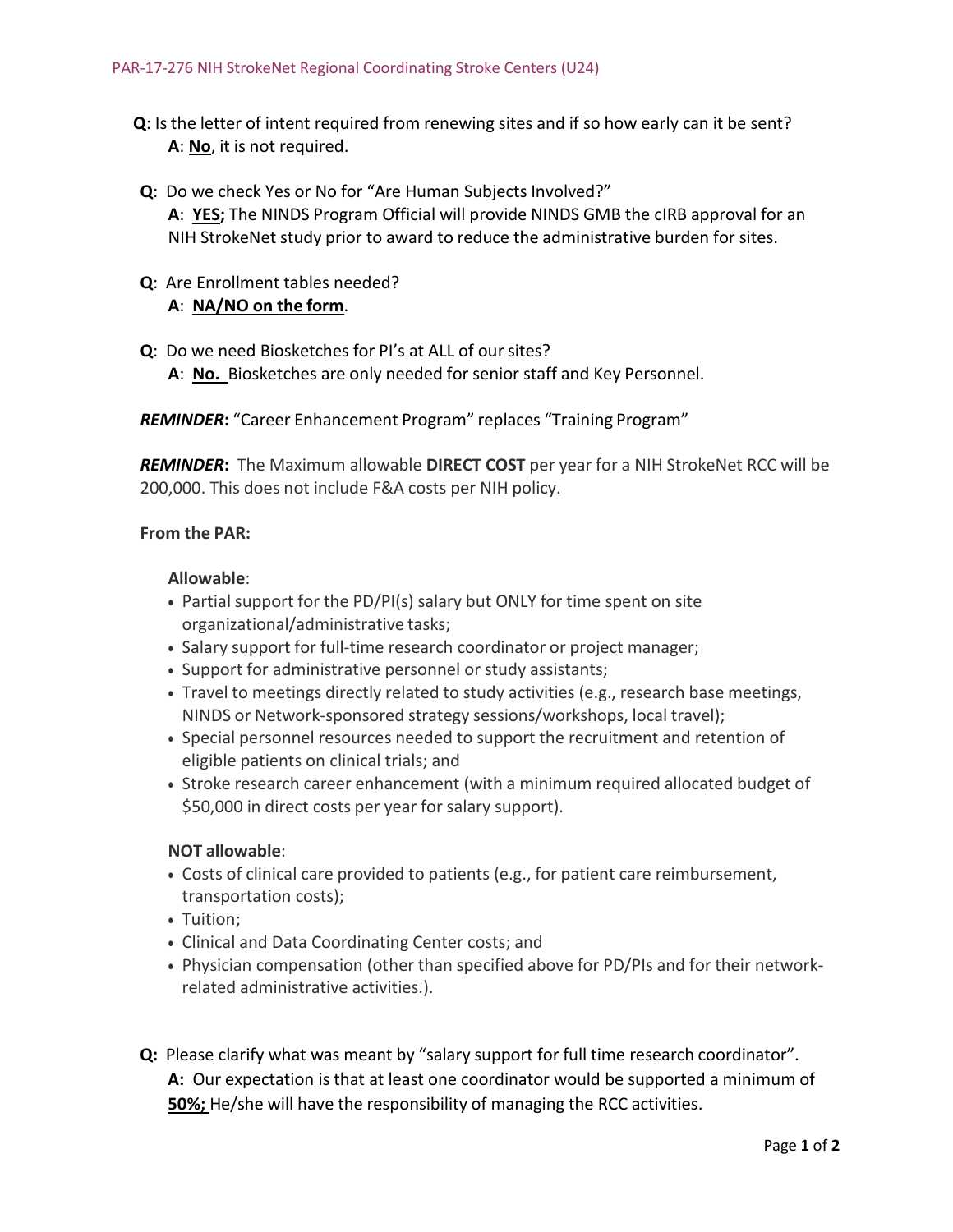**Q:** Do we need to obtain letters of support from institutions or PIs for which we already have MTA/CIRB agreements as they are already part of the network?

**A:** It is ok to not collect LOS's for established sites. If you choose this route you still need to include your sites & names in the body of the application and include a statement so to why you are not including the LOI's. We can instruct the reviewers that this is acceptable. However, we suggest if this is not a significant burden, include the letters. This will indicate to reviewers that your sites remain engaged. Since this is an open competition, new applying RCC's will be required to include LOS.

**OTHER**- from Recovery Working Group about demonstrating ability to enroll in Recovery trials.

During the Telerehabilitation trial, it has become clear that the degree of administrative organization & trial readiness for acute stroke teams is very different from stroke rehabilitation teams. An RCC may have sites that are interested in performing stroke recovery/rehab trials, but some may not be properly situated.

RCCs may want to provide support for why they are prepared to enroll into recovery/rehab trials and what features make them ready. Possible features might be prior experience successfully enrolling into multisite trials; or presence of an inpatient rehabilitation facility (IRF), which indicates a large group of patients who are accessible for several weeks while receiving rehabilitation therapy; or presence of personnel who are dedicated to recovery/rehab research; or site-specific features related to successful performance in recovery/rehab trials with respect to enrollment, biomarker testing, etc.

# Added 29-Aug-2017

**Q:** Can we attach Appendices to the submission? The tabular data requested takes up a lot of room. Can it be provided as an appendices?

**A:** The tabular data **is not allowed** to be attached as appendices.

# Added 5-Sep-2017

**Q:** Do we need the PHS Inclusion Enrollment Report?

**A:** Yes, you can and should include the enrollment table (permissible because this is marked as a human subjects application). In the NETT renewals which NINDS tried to model for the SN renewals, there were two different strategies used, both which worked fine. One was to have one complete table for that NETT Hub site and another was to include enrollment tables for each trial done at that Hub site. To clarify, NETT was summarizing enrollment of their consortium of sites (both hub and spokes). NINDS would recommend whichever option best represents your RCC the best.